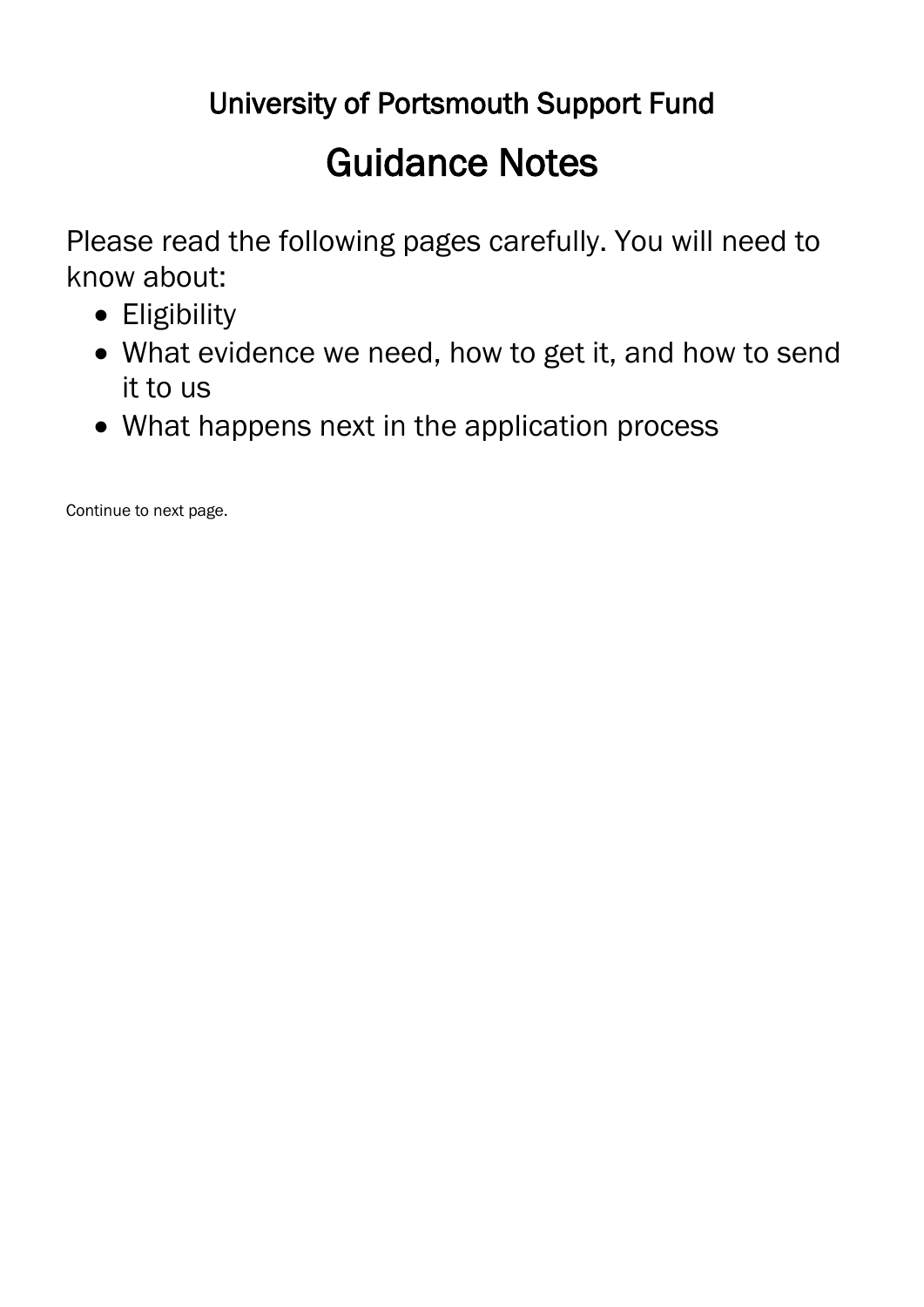# Eligibility and assessment

## All students

Applications are accepted throughout the academic year until Friday 18th June 2021. Supporting documents must be included with your application. Applications that do not have all the supporting documents cannot be processed.

*Priority will be given to the following groups:*

- Students with children
- Care leavers and estranged students
- Students with disabilities
- Students from low-income households
- Mature students with existing financial commitments

*The following guidelines must be considered when applying:*

- Your application cannot be processed unless you have answered all of the appropriate questions and have included supporting evidence
- Awards are not normally available to help meet the cost of tuition fees, except in exceptional circumstances
- You will normally only be able to apply once in an academic year, but we can review your application if your financial issues continue or worsen.

#### *Assessment of your application*

All awards are assessed on your individual circumstances. Awards are only payable where there is an assessed additional need caused by unforeseen financial circumstances or hardship, proof of which will be required in all cases.

#### *Payment of awards*

You will be notified by email of the outcome of your application and, if successful, the payment date for your award. This will normally be paid to your bank account. However, third parties may be paid at your request, including the University Finance Office if you have a debt to the University.

Should you have any further questions about the application, please contact the Student Finance Centre.

#### Postgraduate students

Applications will normally only be accepted from the following groups of students:

- Students with children
- Care leavers and estranged students
- Students with disabilities

Awards will only be considered if students can demonstrate that they have made realistic provision to fund both their tuition fees and living costs before starting their course.

The University cannot help with tuition fees.

#### Part-time students

Support for students on part-time courses is limited to study costs and travel costs only, subject to a full income assessment.

### International and EU students

The Emergency Fund provides discretionary financial support to non-UK students. Assistance will normally only be considered in cases where an unforeseen emergency has occurred, resulting in the student having significant additional costs or a corresponding loss of income. Awards will also be considered in cases of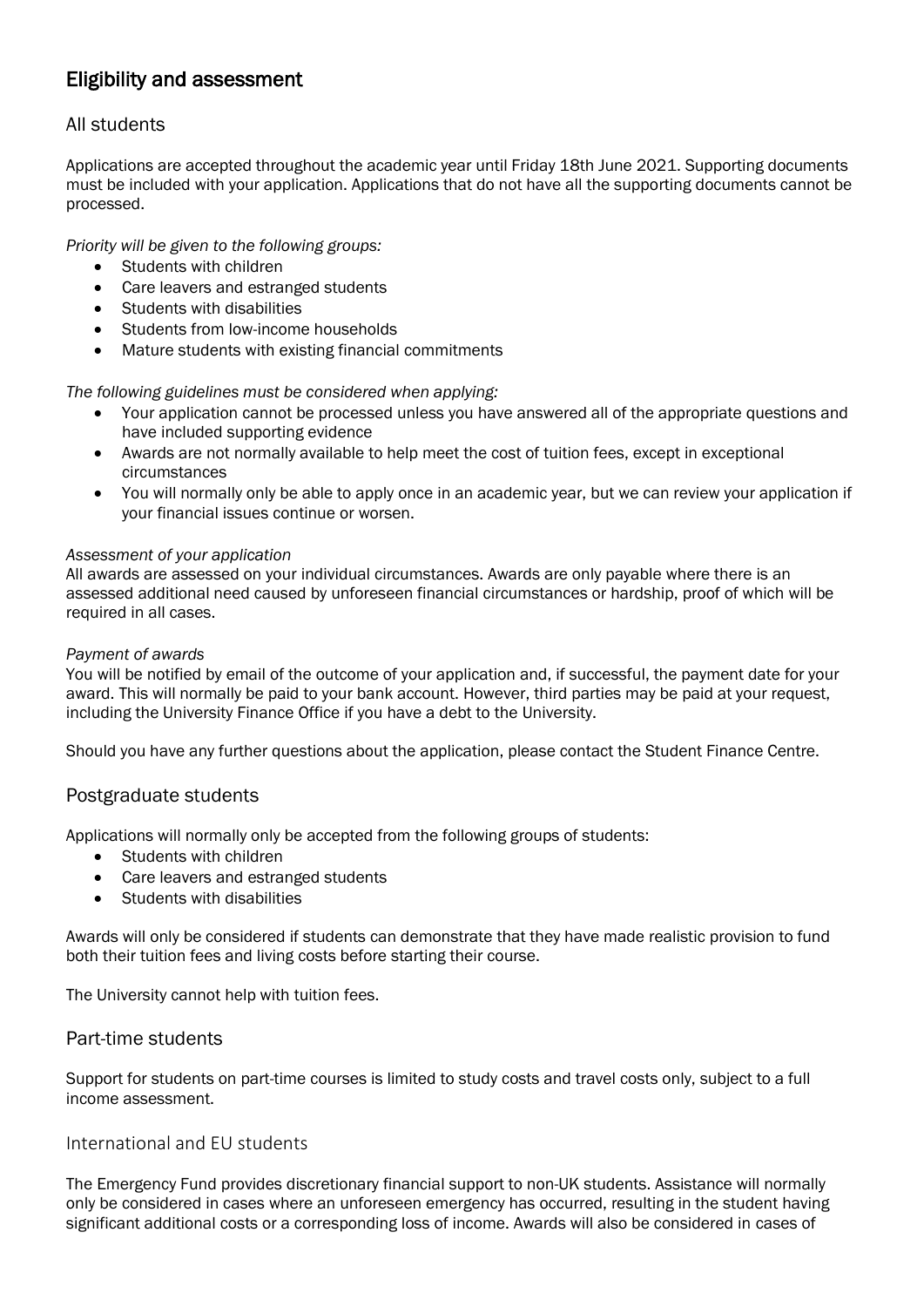genuine financial hardship. International students will need to show that they had made adequate financial provision before the start of their course to cover tuition fees, accommodation and general living costs in line with UKVI requirements (full tuition fees and the equivalent of £9,135 a year towards accommodation and living costs).

Please also read the guidance on providing evidence with your application on the following pages.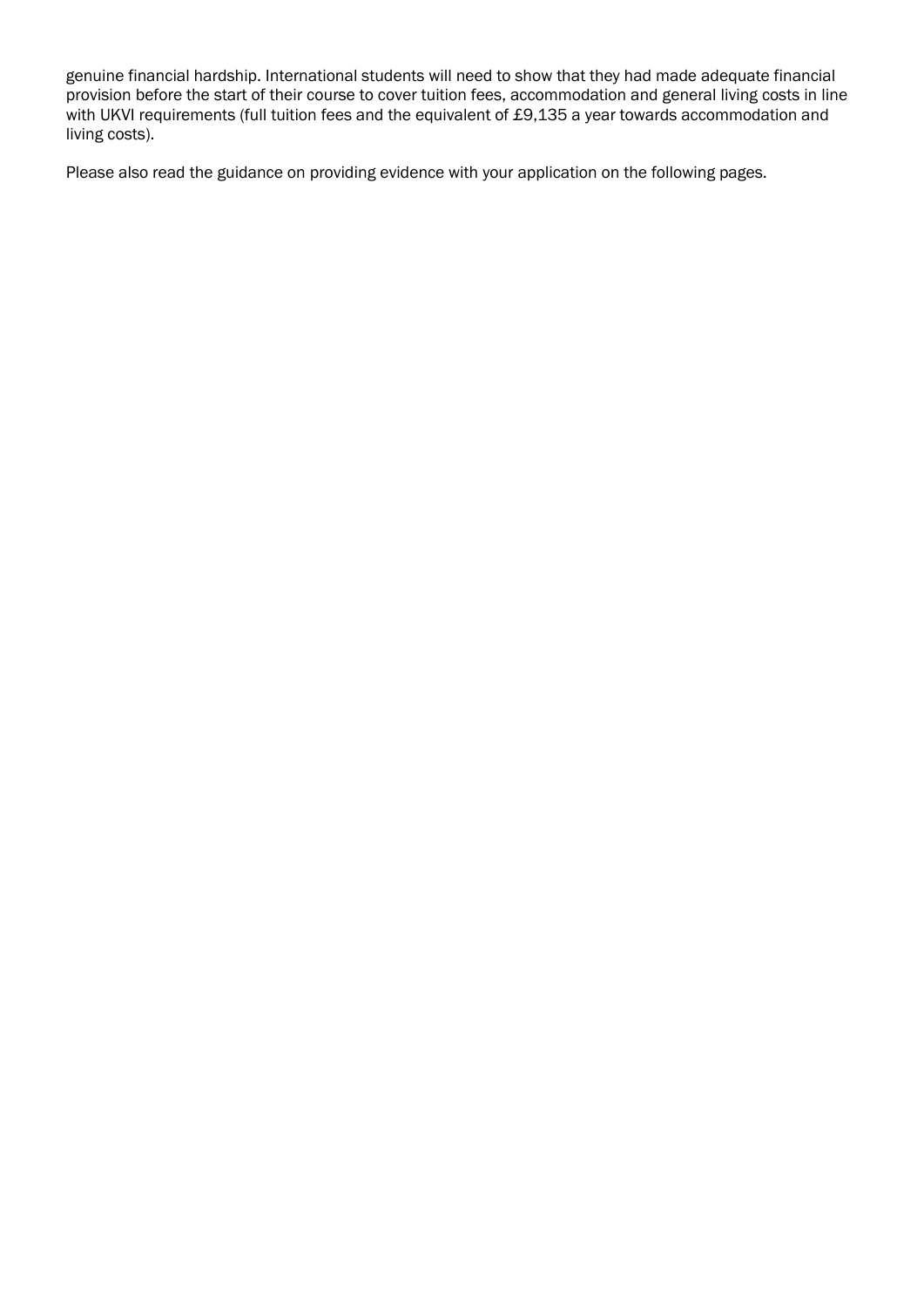# Providing evidence with your application (emailed applications)

## Providing evidence of your Student Finance award

- Log in to Student Finance England (or Wales, or Northern Ireland)
- Go to 'Letters and emails' at the top of the screen
- Find the most recent PDF document entitled 'Online Notification of Entitlement Letter'
- Open the document then download it and save it to your computer or mobile device
- Attach this document to your email

## Providing up to date bank statements

We need to see three months' up to date bank transactions from every account that you hold. This includes the ones that you do not use, or which have little or no money in them.

There are a few ways you can get these statements to us:

*Download transactions from online or mobile banking*

- Log in to your online or mobile banking
- The way you access statements will be different for each bank. Please see the links to most banks' guidelines at the end of this document
- Ideally you should download a PDF of your transactions from today, going back three months
- Attach the PDF to your email. We cannot accept Excel, Word, .CSV, .QIF or other editable documents.

*Download a mixture of statements and transactions from online or mobile banking*

- If you cannot download transactions going backwards from today, download your most recent three months' statements
- Statements always end on the same day each month so they may not be right up to date
- View your recent transactions (from the last day of your most recent statement up to today) and screenshot them
- Attach the PDF statements, and the screenshots of the transactions, to your email
- Please do not send three months' worth of screenshots

*If you have printed statements*

- You can photograph printed statements if you cannot easily download them as PDFs (which we would prefer)
- Please make sure the document is flat, that the light is good, and you photograph only the document so that it is filling the frame
- Any transactions that have happened since the last date of the most recent statement can be screenshot as above
- Attach all images to your email

#### *Information about screenshots*

This should only be used to provide us with any transactions that have been made on your account since the last date of your full statement. They must always show your name and account details so that we can identify them as yours. We cannot accept three months-worth of mobile screenshots.

## Other supporting evidence

#### *Tenancy or halls agreement*

- If you are in halls of residence, you should have had a copy of your agreement by email. We need to see which hall you are in and how much your rent is for the year. You can forward this email to us. Please remember to tell us that it is to be attached to your application.
- If you are in private accommodation, we don't need to see the whole tenancy agreement. We just need to see the page that shows your name, the address of the property, and how much rent you have to pay. Many tenancy agreements have a summary page.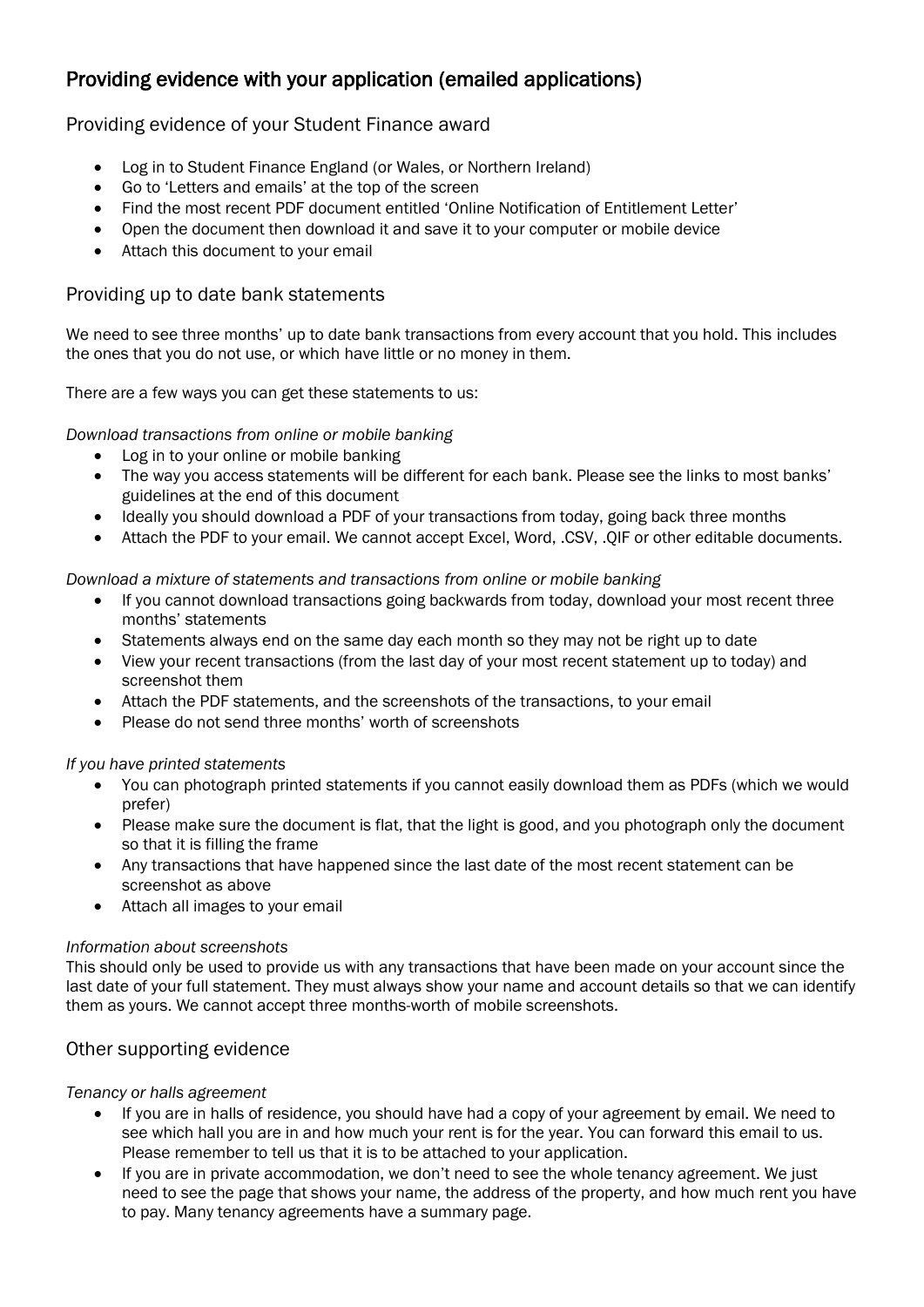- You may also send us other evidence of rent payments (eg receipts) if you do not have a formal agreement.
- Paper agreements and receipts can be photographed Please make sure the document is flat, that the light is good, and you photograph only the document so that it is filling the frame.
- eMailed agreements can be forwarded to us.
- Online agreements should be screenshot as we will not be able to log in to see them.

#### *Do you live with a partner?*

If you live with a partner, you will need to complete the Partner's income and expenditure page on the application form. You will also need to provide three months' up to date bank transactions for all of their accounts, and any joint accounts, as well as copies of their wage slips or proof of benefits and any other items you add to this page.

#### *We do not need your household bills*

We have a set figure that we include in our assessments for living costs (including mobile phones), so we don't need to know about your utility bills, etc. If, however, you have received a final demand or if you are repaying utility debts, then please provide evidence.

#### *What other information do we need?*

If you have entered an amount anywhere on the income and expenditure page, or the partner's page, we will need evidence of that income or expenditure. This may be benefit awards, bank loans, one-off payments, etc. On the application form there are icons with three exclamation marks. Alongside these are instructions about the evidence we need in each case.

#### *Ways to submit evidence*

- At present we can only accept applications by email. Good quality scans or photographs of documents are acceptable. We just need to be able to read them.
- Please get in touch if you need apply on paper for reasons of accessibility and we will work with you to organise this within current student and staff safety guidelines for our office.
- We cannot access or open documents stored within a Drive or Cloud system. Please always attach documents directly to the email.
- Make sure that your full name and student number are included in your email.
- Applications or evidence sent by email should be sent to [SFC-admin@port.ac.uk](mailto:SFC-admin@port.ac.uk)

#### Why do I need to provide all this evidence?

The University of Portsmouth Support Fund has been set up to provide financial assistance to students who are in hardship. We need to look at your overall financial situation in order to assess the level of hardship before we can make any payment. The evidence we ask for gives us the information we need to be able to do this. We have to be very strict about the evidence we accept because our service is audited to make sure that we stick to the rules.

We need to know about your funding award, not only to add to our calculations, but also to be sure that you are getting all the funding you are entitled to.

Bank statements must include your name, sort code and account number so that we know that belongs to you, and so that we can use the information to make payments correctly into your account.

## What happens next?

- Your application will be scanned on to our system and passed to a Fund Officer who will assess your application. If the Fund Officer needs more information from you, they will contact you at your University email address. They may need to speak with you on the phone about your application. In most cases, if you have provided all the necessary evidence, there will be no need to contact you.
- Once the application has been assessed it will either be passed for payment, or you will be emailed to tell you that it has not been successful.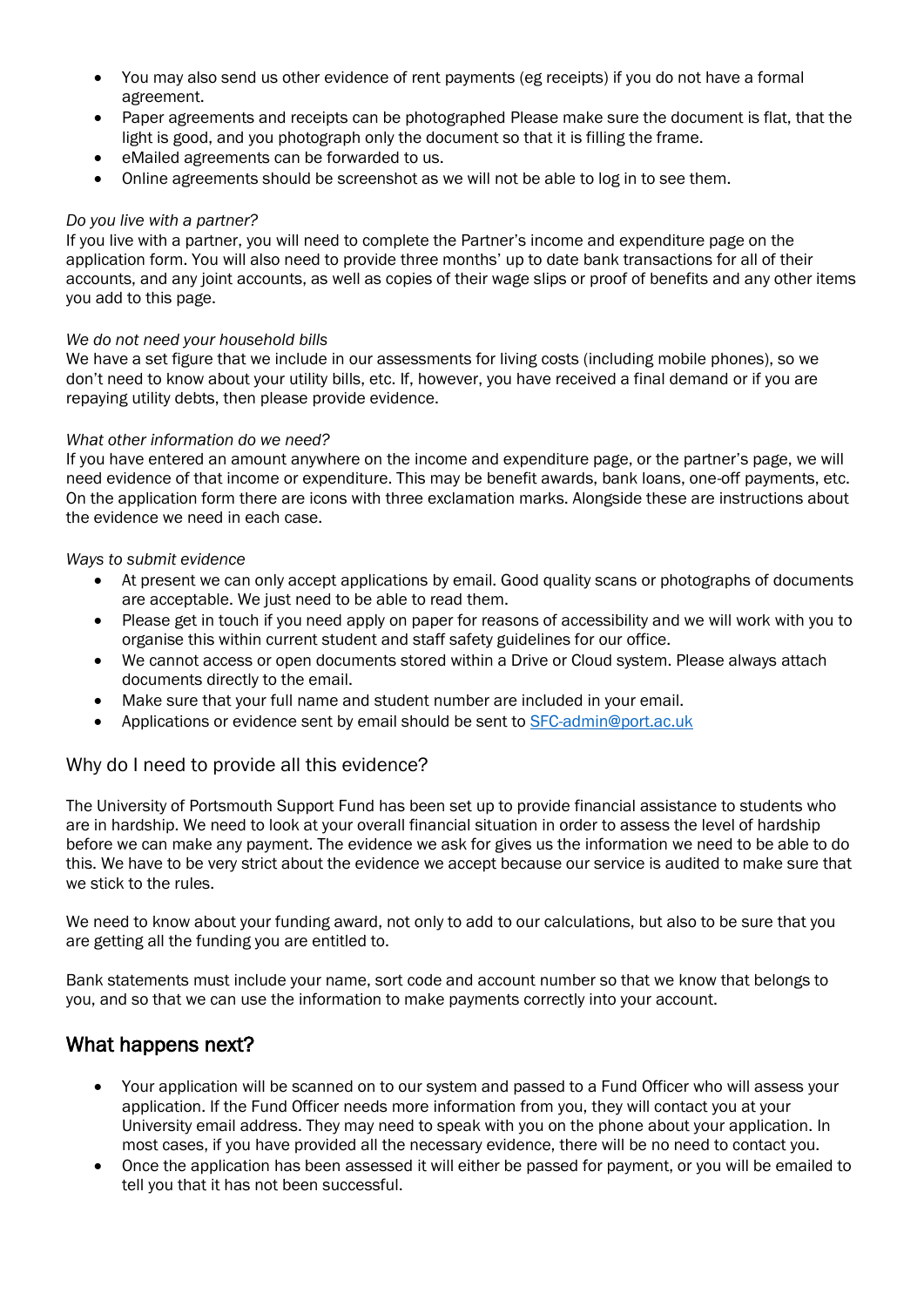- If you have qualified for an award, you will receive an email informing you of the payment date and the amount.
- If you would like to know our current timescales, please ask a member of staff when submitting your application. We are normally able to give you an answer within a fortnight, if you have provided all the information we need.

# Any questions?

You can email us at [SFC-admin@port.ac.uk,](mailto:SFC-admin@port.ac.uk) call us on 023 9284 3014. You can also send us a message via our Facebook page: [www.facebook.com/loveyourmoneyUoP/](http://www.facebook.com/loveyourmoneyUoP/)

Our opening hours are Monday to Thursday, 9am to 5pm, and Friday 9am to 4pm.

Currently we are only able to see students in person under certain circumstances, by pre-arranged appointment.

Please see the next page for links to banks' statement and transaction guidance.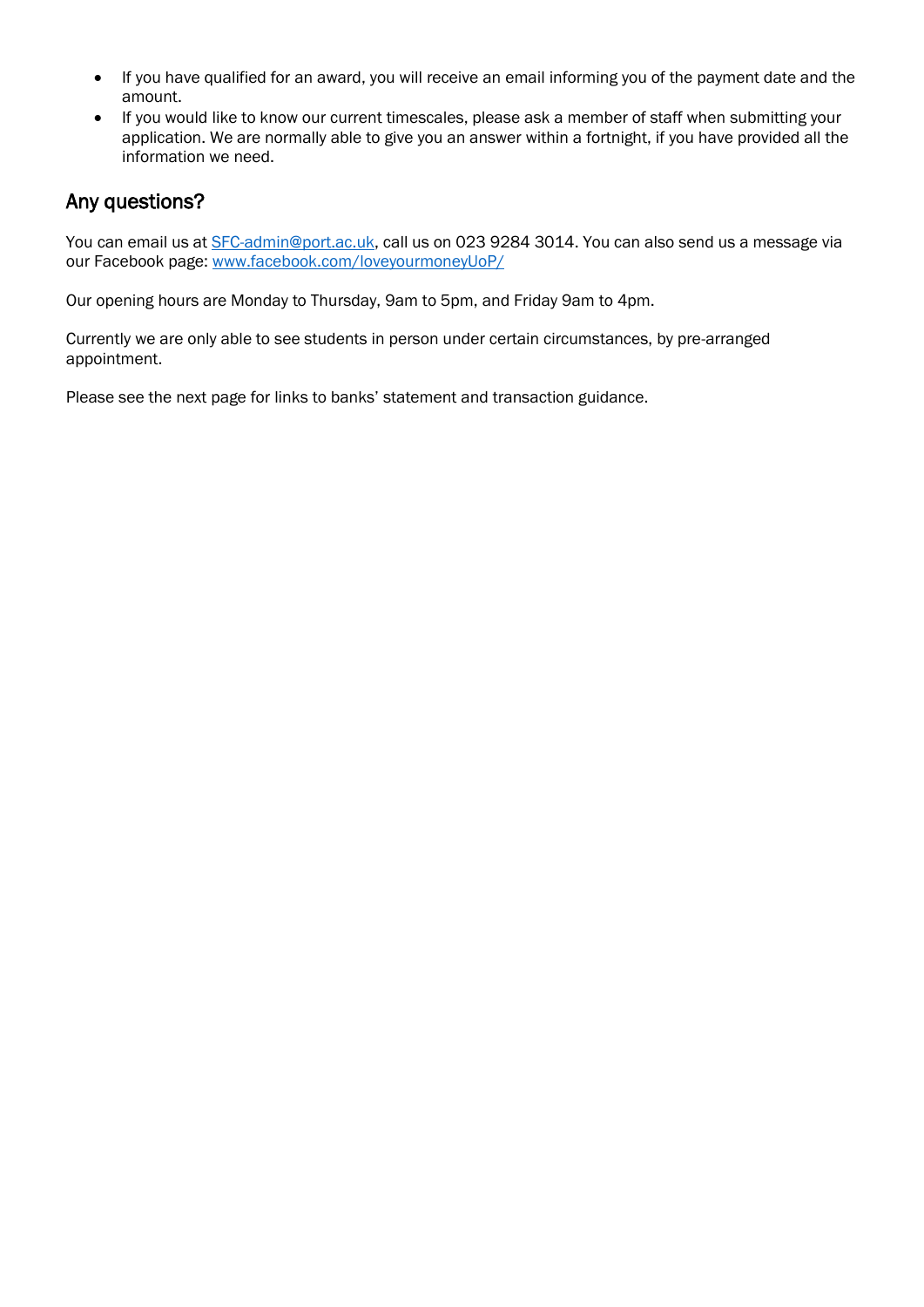# Bank statements - how to download them

Alphabetical list

## **Barclays**

Includes links for setting up for paperless statements: <https://www.barclays.co.uk/ways-to-bank/online-banking/online-statements/>

# Coop

How to view statements – see list on right-hand side of screen for all questions: [https://www.co](https://www.co-operativebank.co.uk/business/faqs/ways-to-bank/online-banking/statements-and-transactions/401100000001922)[operativebank.co.uk/business/faqs/ways-to-bank/online-banking/statements-and](https://www.co-operativebank.co.uk/business/faqs/ways-to-bank/online-banking/statements-and-transactions/401100000001922)[transactions/401100000001922](https://www.co-operativebank.co.uk/business/faqs/ways-to-bank/online-banking/statements-and-transactions/401100000001922)

# First Direct

Online banking and through app: <https://www1.firstdirect.com/help/bank-accounts/statements-and-balances/>

# **Halifax**

Guide to exporting a PDF of transactions: <https://www.halifax.co.uk/aboutonline/things-you-can-do/managing-your-accounts/#4>

## **HSBC**

Clear guide for downloading statements from mobile and online accounts: <https://www.hsbc.co.uk/help/banking-made-easy/online-statements/>

# Lloyds

Third item on page, 'get copies of your statements': <https://www.lloydsbank.com/online-banking/internet-banking/using-internet-banking/statements.html>

## Metro

Where to find statement and download PDF: [https://www.metrobankonline.co.uk/help-and-support/internet](https://www.metrobankonline.co.uk/help-and-support/internet-banking/where-can-i-find-my-statement/)[banking/where-can-i-find-my-statement/](https://www.metrobankonline.co.uk/help-and-support/internet-banking/where-can-i-find-my-statement/)

## Monzo

Guide to getting a bank statement: <https://monzo.com/help/account-and-profile/bank-statement-how-to>

## **Nationwide**

Guide to view PDF statements: <https://www.nationwide.co.uk/support/support-articles/manage-your-account/view-current-account-balance>

## NatWest

Guide for downloading from online banking: <https://personal.natwest.com/personal/ways-to-bank/downloading-and-printing-statements.html>

## RBS

Step by step guide to viewing and downloading transactions and statements: [https://personal.rbs.co.uk/personal/ways-to-bank/downloading-and-printing-statements/downloading-and](https://personal.rbs.co.uk/personal/ways-to-bank/downloading-and-printing-statements/downloading-and-printing-statements-online.html)[printing-statements-online.html](https://personal.rbs.co.uk/personal/ways-to-bank/downloading-and-printing-statements/downloading-and-printing-statements-online.html)

# Revolut

Generating a PDF version of statement: [https://www.revolut.com/business/help/exploring-revolut/viewing-my-account-statements/how-can-i](https://www.revolut.com/business/help/exploring-revolut/viewing-my-account-statements/how-can-i-generate-a-pdf-version-of-my-statement)[generate-a-pdf-version-of-my-statement](https://www.revolut.com/business/help/exploring-revolut/viewing-my-account-statements/how-can-i-generate-a-pdf-version-of-my-statement)